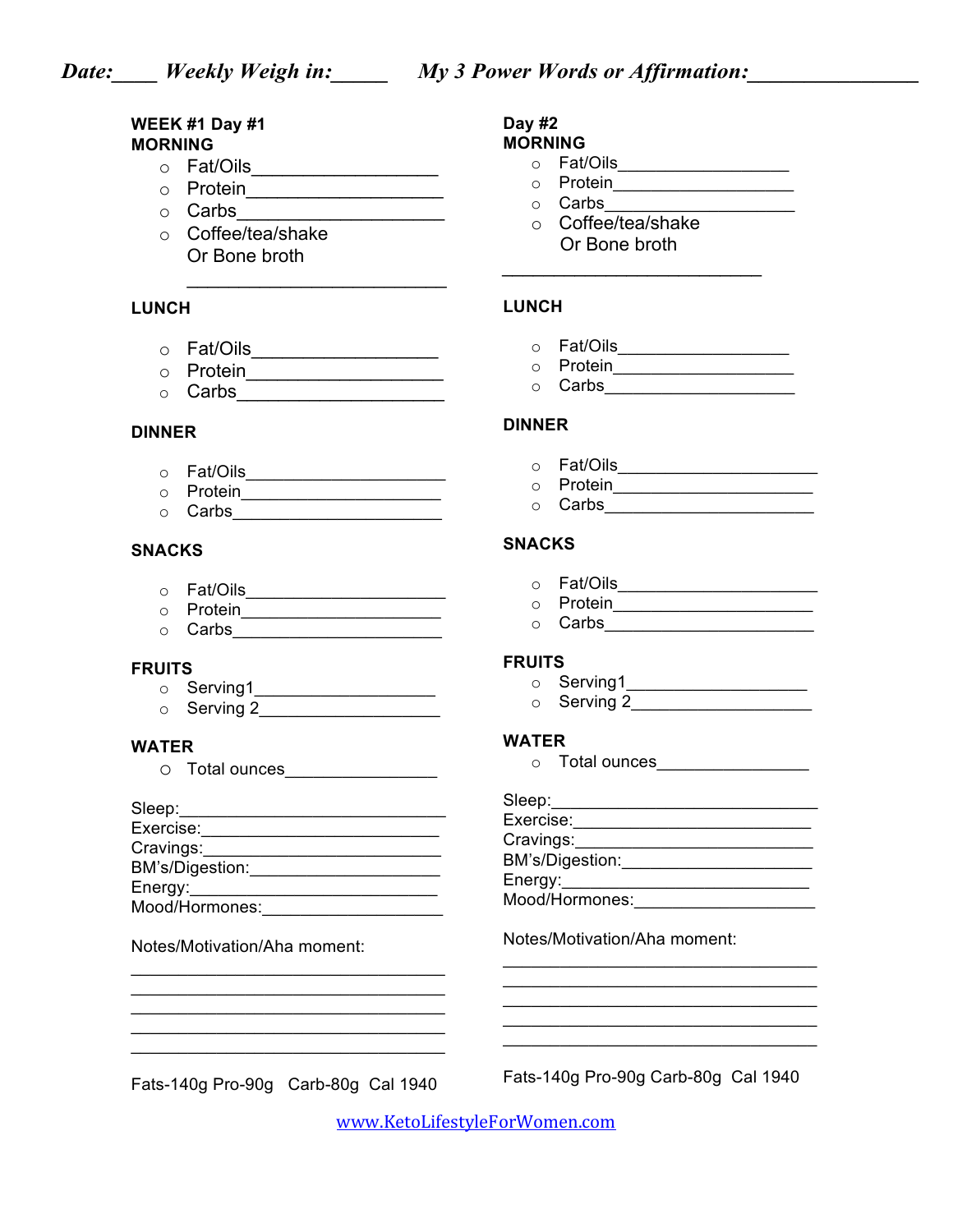### **Day #3 MORNING**

- o Fat/Oils\_\_\_\_\_\_\_\_\_\_\_\_\_\_\_\_\_\_
- o Protein\_\_\_\_\_\_\_\_\_\_\_\_\_\_\_\_\_\_\_
- o Carbs\_\_\_\_\_\_\_\_\_\_\_\_\_\_\_\_\_\_\_\_
- o Coffee/tea/shake Or Bone broth

# **LUNCH**

- o **Fat/Oils**\_\_\_\_\_\_\_\_\_\_\_\_\_\_\_\_\_\_\_\_
- $\circ$  Protein<br> $\overline{\qquad \qquad }$

 $\overline{\mathcal{L}}$  , and the set of the set of the set of the set of the set of the set of the set of the set of the set of the set of the set of the set of the set of the set of the set of the set of the set of the set of the s

o Carbs\_\_\_\_\_\_\_\_\_\_\_\_\_\_\_\_\_\_\_\_

## **DINNER**

- o Fat/Oils\_\_\_\_\_\_\_\_\_\_\_\_\_\_\_\_\_\_\_\_\_
- o Protein\_\_\_\_\_\_\_\_\_\_\_\_\_\_\_\_\_\_\_\_\_
- o Carbs\_\_\_\_\_\_\_\_\_\_\_\_\_\_\_\_\_\_\_\_\_\_

# **SNACKS**

- o Fat/Oils\_\_\_\_\_\_\_\_\_\_\_\_\_\_\_\_\_\_\_\_\_
- o Protein\_\_\_\_\_\_\_\_\_\_\_\_\_\_\_\_\_\_\_\_\_
- $\circ$  Carbs

### **FRUITS**

- o Serving1\_\_\_\_\_\_\_\_\_\_\_\_\_\_\_\_\_\_\_
- o Serving 2\_\_\_\_\_\_\_\_\_\_\_\_\_\_\_\_\_\_\_

# **WATER**

o Total ounces\_\_\_\_\_\_\_\_\_\_\_\_\_\_\_\_\_\_

| Sleep:          |  |
|-----------------|--|
| Exercise:       |  |
| Cravings:       |  |
| BM's/Digestion: |  |
| Energy:         |  |
| Mood/Hormones:  |  |

 $\overline{\mathcal{L}}$  , and the set of the set of the set of the set of the set of the set of the set of the set of the set of the set of the set of the set of the set of the set of the set of the set of the set of the set of the s  $\_$  $\overline{\mathcal{L}}$  , and the set of the set of the set of the set of the set of the set of the set of the set of the set of the set of the set of the set of the set of the set of the set of the set of the set of the set of the s  $\mathcal{L}_\text{max}$  and  $\mathcal{L}_\text{max}$  and  $\mathcal{L}_\text{max}$  and  $\mathcal{L}_\text{max}$ 

## Notes/Motivation/Aha moment:

Fats-140g Pro-90g Carb-80g Cal 1940

Fats-140g Pro-90g Carb-80g Cal 1940

www.KetoLifestyleForWomen.com

#### **Day #4 MORNING**

- $\circ$  Fat/Oils
- o Protein\_\_\_\_\_\_\_\_\_\_\_\_\_\_\_\_\_\_\_\_\_\_\_

 $\mathcal{L}_\text{max}$  , which is a set of the set of the set of the set of the set of the set of the set of the set of the set of the set of the set of the set of the set of the set of the set of the set of the set of the set of

- o Carbs\_\_\_\_\_\_\_\_\_\_\_\_\_\_\_\_\_\_\_\_
- o Coffee/tea/shake Or Bone broth

# **LUNCH**

- o **Fat/Oils\_\_\_\_\_\_\_\_\_\_\_\_\_\_\_\_\_**\_
- $\circ$  Protein  $\overline{\phantom{a}}$ 
	- o Carbs\_\_\_\_\_\_\_\_\_\_\_\_\_\_\_\_\_\_\_\_

## **DINNER**

- o **Fat/Oils\_\_\_\_\_\_\_\_\_\_\_\_\_\_\_\_\_\_\_\_**\_\_\_\_
	- o Protein\_\_\_\_\_\_\_\_\_\_\_\_\_\_\_\_\_\_\_\_\_
	- o **Carbs\_\_\_\_\_\_\_\_\_\_\_\_\_\_\_\_\_\_\_\_\_\_**

# **SNACKS**

- o Fat/Oils\_\_\_\_\_\_\_\_\_\_\_\_\_\_\_\_\_\_\_\_\_
- o Protein\_\_\_\_\_\_\_\_\_\_\_\_\_\_\_\_\_\_\_\_\_
- o Carbs\_\_\_\_\_\_\_\_\_\_\_\_\_\_\_\_\_\_\_\_\_\_

### **FRUITS**

- o Serving1\_\_\_\_\_\_\_\_\_\_\_\_\_\_\_\_\_\_\_\_\_\_\_\_\_
	- o Serving 2\_\_\_\_\_\_\_\_\_\_\_\_\_\_\_\_\_\_\_

## **WATER**

o Total ounces\_\_\_\_\_\_\_\_\_\_\_\_\_\_\_\_\_\_

| Sleep:          |
|-----------------|
| Exercise:       |
| Cravings:       |
| BM's/Digestion: |
| Energy:         |
| Mood/Hormones:  |

 $\mathcal{L}_\mathcal{L}$  , which is a set of the set of the set of the set of the set of the set of the set of the set of the set of the set of the set of the set of the set of the set of the set of the set of the set of the set of

 $\mathcal{L}_\mathcal{L}$  , which is a set of the set of the set of the set of the set of the set of the set of the set of the set of the set of the set of the set of the set of the set of the set of the set of the set of the set of  $\mathcal{L}_\mathcal{L}$  , which is a set of the set of the set of the set of the set of the set of the set of the set of the set of the set of the set of the set of the set of the set of the set of the set of the set of the set of

Notes/Motivation/Aha moment:

\_\_\_\_\_\_\_\_\_\_\_\_\_\_\_\_\_\_\_\_\_\_\_\_\_\_\_\_\_\_\_\_\_  $\overline{\phantom{a}}$  ,  $\overline{\phantom{a}}$  ,  $\overline{\phantom{a}}$  ,  $\overline{\phantom{a}}$  ,  $\overline{\phantom{a}}$  ,  $\overline{\phantom{a}}$  ,  $\overline{\phantom{a}}$  ,  $\overline{\phantom{a}}$  ,  $\overline{\phantom{a}}$  ,  $\overline{\phantom{a}}$  ,  $\overline{\phantom{a}}$  ,  $\overline{\phantom{a}}$  ,  $\overline{\phantom{a}}$  ,  $\overline{\phantom{a}}$  ,  $\overline{\phantom{a}}$  ,  $\overline{\phantom{a}}$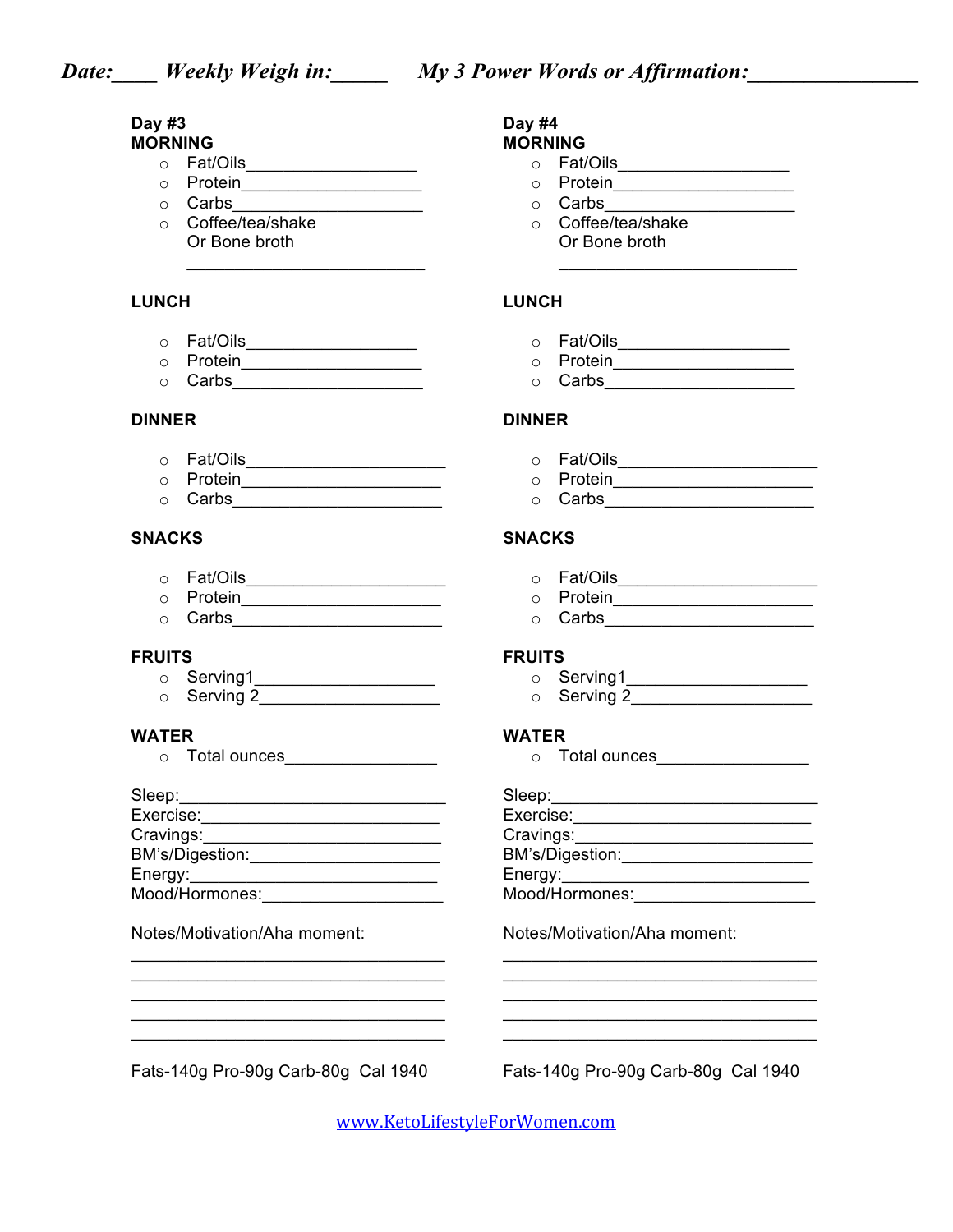### **Day #5 MORNING**

- o Fat/Oils\_\_\_\_\_\_\_\_\_\_\_\_\_\_\_\_\_\_
- o Protein\_\_\_\_\_\_\_\_\_\_\_\_\_\_\_\_\_\_\_
- o Carbs\_\_\_\_\_\_\_\_\_\_\_\_\_\_\_\_\_\_\_\_
- o Coffee/tea/shake
- o Or Bone broth  $\overline{\mathcal{L}}$  , and the set of the set of the set of the set of the set of the set of the set of the set of the set of the set of the set of the set of the set of the set of the set of the set of the set of the set of the s

## **LUNCH**

- o **Fat/Oils**\_\_\_\_\_\_\_\_\_\_\_\_\_\_\_\_\_\_\_\_
- o Protein\_\_\_\_\_\_\_\_\_\_\_\_\_\_\_\_\_\_\_
- o Carbs\_\_\_\_\_\_\_\_\_\_\_\_\_\_\_\_\_\_\_\_

## **DINNER**

- o Fat/Oils\_\_\_\_\_\_\_\_\_\_\_\_\_\_\_\_\_\_\_\_\_
- o Protein\_\_\_\_\_\_\_\_\_\_\_\_\_\_\_\_\_\_\_\_\_
- o Carbs\_\_\_\_\_\_\_\_\_\_\_\_\_\_\_\_\_\_\_\_\_\_

# **SNACKS**

- o Fat/Oils\_\_\_\_\_\_\_\_\_\_\_\_\_\_\_\_\_\_\_\_\_
- o Protein\_\_\_\_\_\_\_\_\_\_\_\_\_\_\_\_\_\_\_\_\_
- $\circ$  Carbs

## **FRUITS**

- o Serving1\_\_\_\_\_\_\_\_\_\_\_\_\_\_\_\_\_\_\_\_\_\_\_\_
- o Serving 2\_\_\_\_\_\_\_\_\_\_\_\_\_\_\_\_\_\_\_

# **WATER**

o Total ounces\_\_\_\_\_\_\_\_\_\_\_\_\_\_\_\_\_\_\_

| Sleep:          |  |
|-----------------|--|
| Exercise:       |  |
| Cravings:       |  |
| BM's/Digestion: |  |
| Energy:         |  |
| Mood/Hormones:  |  |

 $\overline{\mathcal{L}}$  , and the set of the set of the set of the set of the set of the set of the set of the set of the set of the set of the set of the set of the set of the set of the set of the set of the set of the set of the s  $\_$  $\overline{\mathcal{L}}$  , and the set of the set of the set of the set of the set of the set of the set of the set of the set of the set of the set of the set of the set of the set of the set of the set of the set of the set of the s  $\mathcal{L}_\text{max}$  and  $\mathcal{L}_\text{max}$  and  $\mathcal{L}_\text{max}$  and  $\mathcal{L}_\text{max}$  $\_$ 

## Notes/Motivation/Aha moment:

Fats-140g Pro-90g Carb-80g Cal 1940

Fats-140g Pro-90g Carb-80g Cal 1940

www.KetoLifestyleForWomen.com

#### **Day #6 MORNING**

- o Fat/Oils\_\_\_\_\_\_\_\_\_\_\_\_\_\_\_\_\_\_
- o Protein\_\_\_\_\_\_\_\_\_\_\_\_\_\_\_\_\_\_\_\_\_\_\_

 $\mathcal{L}_\text{max}$  , which is a set of the set of the set of the set of the set of the set of the set of the set of the set of the set of the set of the set of the set of the set of the set of the set of the set of the set of

- o Carbs\_\_\_\_\_\_\_\_\_\_\_\_\_\_\_\_\_\_\_\_
- o Coffee/tea/shake
- o Or Bone broth

# **LUNCH**

- o **Fat/Oils\_\_\_\_\_\_\_\_\_\_\_\_\_\_\_\_\_**\_\_\_
- $\circ$  Protein  $\overline{\phantom{a}}$ 
	- o Carbs\_\_\_\_\_\_\_\_\_\_\_\_\_\_\_\_\_\_\_\_

## **DINNER**

- o **Fat/Oils\_\_\_\_\_\_\_\_\_\_\_\_\_\_\_\_\_\_\_\_**\_\_\_\_
- o Protein\_\_\_\_\_\_\_\_\_\_\_\_\_\_\_\_\_\_\_\_\_\_\_\_\_
- o Carbs\_\_\_\_\_\_\_\_\_\_\_\_\_\_\_\_\_\_\_\_\_\_

## **SNACKS**

- o Fat/Oils\_\_\_\_\_\_\_\_\_\_\_\_\_\_\_\_\_\_\_\_\_
- o Protein\_\_\_\_\_\_\_\_\_\_\_\_\_\_\_\_\_\_\_\_\_
- o Carbs\_\_\_\_\_\_\_\_\_\_\_\_\_\_\_\_\_\_\_\_\_\_

### **FRUITS**

- o Serving1\_\_\_\_\_\_\_\_\_\_\_\_\_\_\_\_\_\_\_
	- o Serving 2\_\_\_\_\_\_\_\_\_\_\_\_\_\_\_\_\_\_\_

## **WATER**

o Total ounces\_\_\_\_\_\_\_\_\_\_\_\_\_\_\_\_\_\_

| Sleep:          |
|-----------------|
| Exercise:       |
| Cravings:       |
| BM's/Digestion: |
| Energy:         |
| Mood/Hormones:  |

 $\mathcal{L}_\mathcal{L}$  , which is a set of the set of the set of the set of the set of the set of the set of the set of the set of the set of the set of the set of the set of the set of the set of the set of the set of the set of

 $\mathcal{L}_\mathcal{L}$  , which is a set of the set of the set of the set of the set of the set of the set of the set of the set of the set of the set of the set of the set of the set of the set of the set of the set of the set of  $\mathcal{L}_\mathcal{L}$  , which is a set of the set of the set of the set of the set of the set of the set of the set of the set of the set of the set of the set of the set of the set of the set of the set of the set of the set of  $\overline{\phantom{a}}$  ,  $\overline{\phantom{a}}$  ,  $\overline{\phantom{a}}$  ,  $\overline{\phantom{a}}$  ,  $\overline{\phantom{a}}$  ,  $\overline{\phantom{a}}$  ,  $\overline{\phantom{a}}$  ,  $\overline{\phantom{a}}$  ,  $\overline{\phantom{a}}$  ,  $\overline{\phantom{a}}$  ,  $\overline{\phantom{a}}$  ,  $\overline{\phantom{a}}$  ,  $\overline{\phantom{a}}$  ,  $\overline{\phantom{a}}$  ,  $\overline{\phantom{a}}$  ,  $\overline{\phantom{a}}$ 

Notes/Motivation/Aha moment: